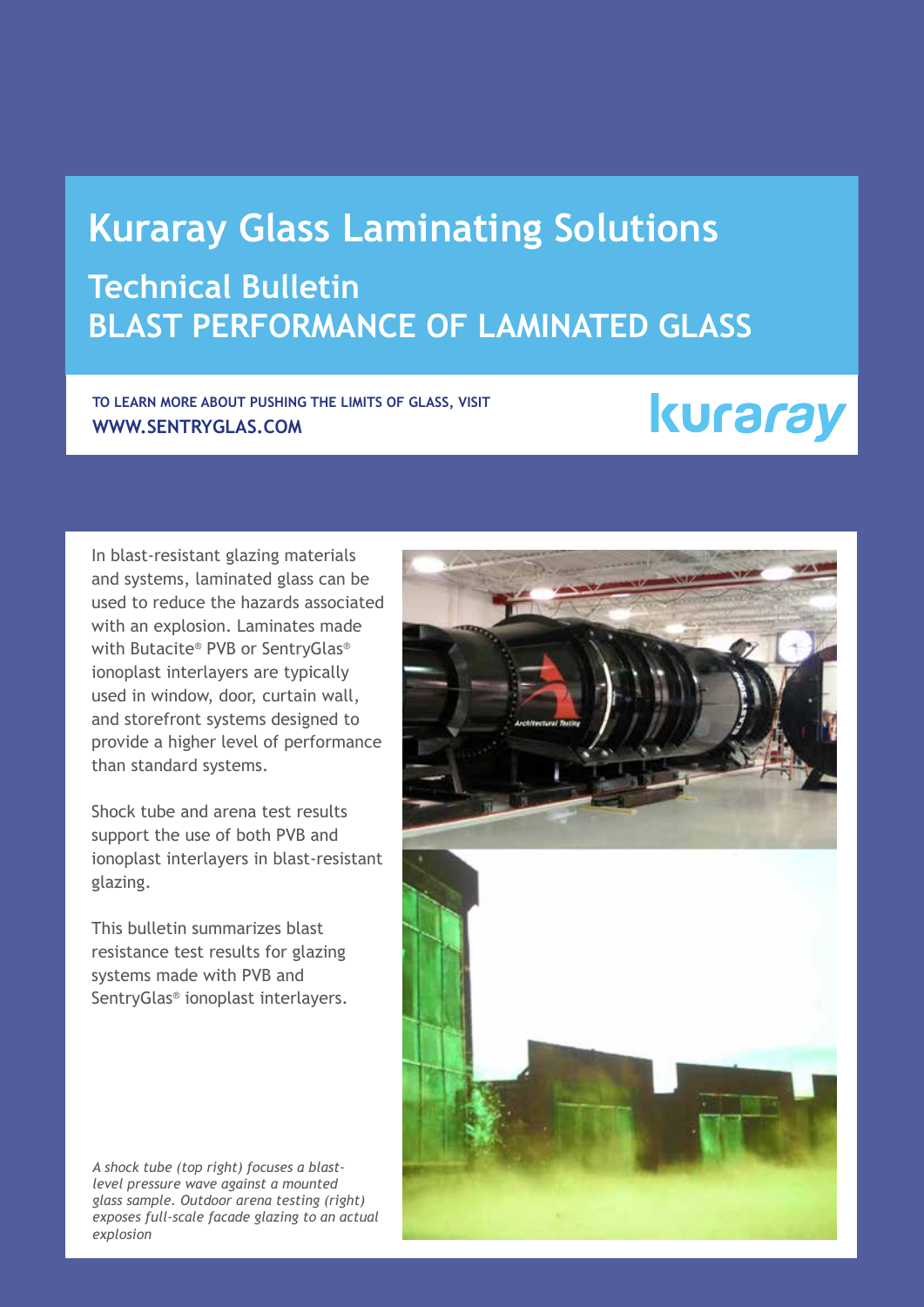#### **Kuraray Glass Laminating Solutions Technical Bulletin: Blast Performance of Laminated Glass**

#### **Shock Tube Testing**

Laminated glass panels made with Butacite® PVB and SentryGlas® ionoplast interlayers were tested in a shock tube at ATI Laboratories in York, Pennsylvania. A peak pressure of 41 kPa (6 psi ) and impulse of 282 kPa-msec (41 psi-msec) were chosen to represent performance levels found in the Unified Facilities Design Criteria (UFC) of the U.S. Department of Defense. The test specimens were 126 cm (49.72 inches) x 172 cm (67.75 inches), wet-glazed in a wooden frame.

Blast testing was conducted according to ASTM F1642 Standard Test Method for Glazing and Glazing Systems Subject to Airblast Loadings. This standard enables the user to determine a hazard rating for the glazing or system utilizing either a shock tube or arena test. ASTM Hazard Ratings are expressed differently than those of the U.S. General Services Administration (GSA). GSA Condition 3a equates to the Very Low Hazard level defined in ASTM F1642 where the glass cracks, and fragments land on the floor no further than 1 meter. GSA Condition 2 equates to ASTM F1642 No Hazard, where glass cracks but is retained in the frame. The results of the test program are presented in Table 1.

In addition, WINdow Glazing Analysis Response and Design (Wingard) software was used to compare the actual shock tube results to those predicted by the software. The study confirmed a high level of correlation between the two. All three versions of the Wingard software (Wingard LE, PE, and MP) contain PVB and SentryGlas® ionoplast interlayer properties data.

*Table 1. Summary of results from ATI shock tube testing. Blast level: 41 kPa (6 psi) 282 kPa-msec (41 psi-msec)*

| <b>Glass</b>                                                         | Interlayer<br><b>Thickness</b><br>$mm$ (mil) | <b>Interlayer Type</b>               | <b>Hazard Rating</b> | <b>GSA</b><br>Performance<br><b>Condition</b> |
|----------------------------------------------------------------------|----------------------------------------------|--------------------------------------|----------------------|-----------------------------------------------|
| $3$ mm $-3$ mm<br>$\frac{1}{8}$ " – $\frac{1}{8}$ "                  | 0.76(30)                                     | Butacite® PVB                        | Very low hazard      | 3a                                            |
| $3mm - 3mm$<br>$\frac{1}{8}$ " – $\frac{1}{8}$ "                     | 1.52(60)                                     | Butacite® PVB                        | None                 | $\overline{2}$                                |
| $3$ mm $-3$ mm<br>$\frac{1}{8}$ " – $\frac{1}{8}$ "                  | 0.96(35)                                     | SentryGlas <sup>®</sup><br>ionoplast | None                 | $\mathfrak{p}$                                |
| $6 \text{ mm} - 6 \text{ mm}$<br>$\frac{1}{4}$ " – $\frac{1}{4}$ "   | 0.76(30)                                     | Butacite® PVB                        | None                 | $\overline{2}$                                |
| $6 \text{ mm}$ – $6 \text{ mm}$<br>$\frac{1}{4}$ " – $\frac{1}{4}$ " | 1.52(60)                                     | Butacite® PVB                        | None                 | $\mathfrak{p}$                                |
| $6$ mm $-6$ mm<br>$\frac{1}{4}$ " – $\frac{1}{4}$ "                  | 0.96(35)                                     | SentryGlas <sup>®</sup><br>ionoplast | None                 | $\overline{2}$                                |

#### **Arena Testing**

The overall performance of a selection of glazing systems was evaluated in arena tests conducted by HTL Laboratories in Lubbock, TX, according to ASTM F1642 Standard Test Method for Glazing and Glazing Systems Subject to Airblast Loadings. Results of the arena test program are shown in Table 2. Note that these systems also are designed to perform to various hurricane test protocols required for construction in certain regions of the United States.

*In an arena test (right), fully installed glazing systems are exposed to an actual explosive blast, under controlled conditions at a high-security open-air test site.*

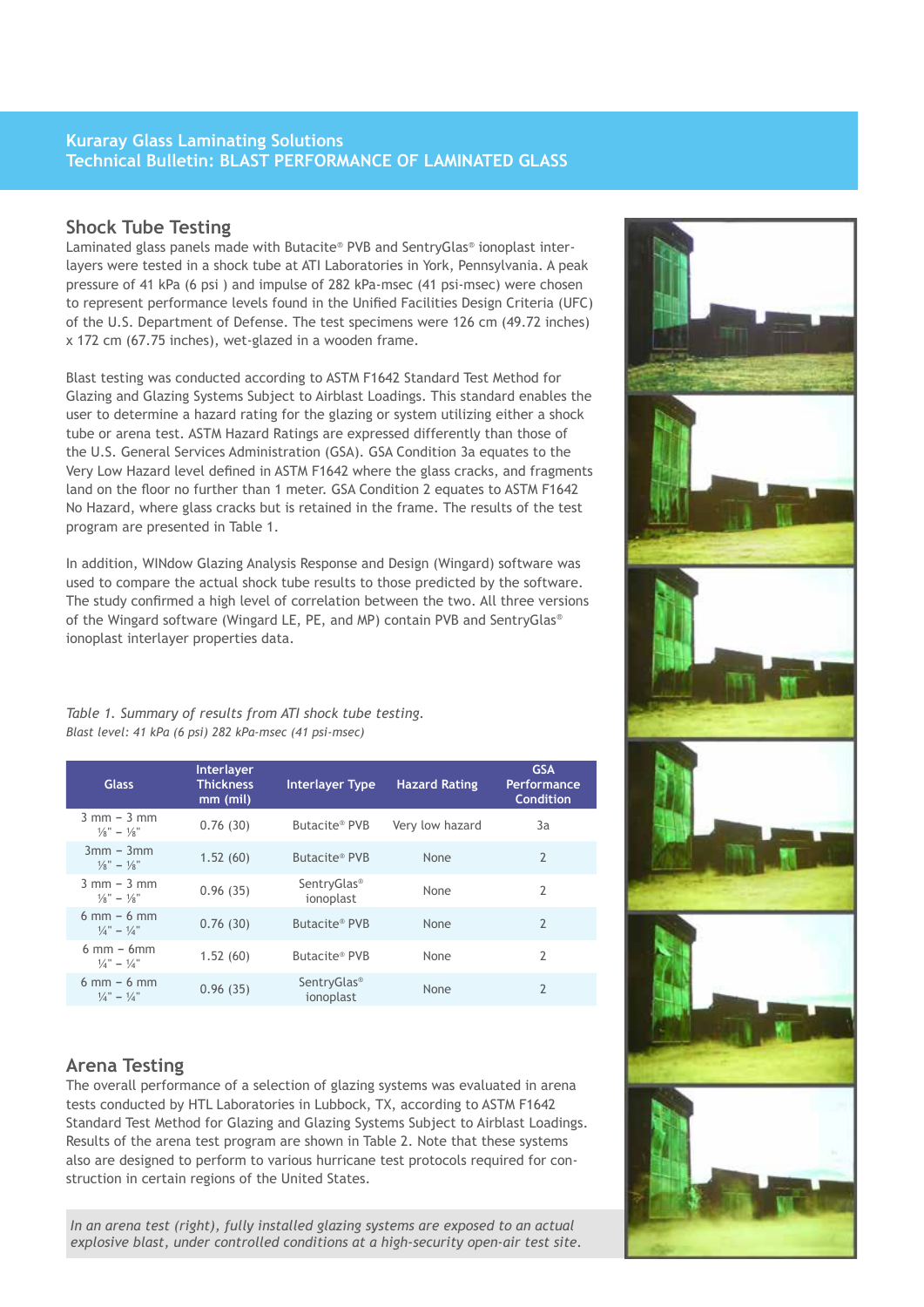#### **Kuraray Glass Laminating Solutions Technical Bulletin: Blast Performance of Laminated Glass**

#### *Table 2. Summary of results from arena testing of several commercial glazing systems incorporating various constructions of laminated glass using a SentryGlas® ionoplast interlayer. Blast level: 41 kPa (6 psi) 282 kPa-msec (41 psi-msec)*

| <b>Manufacturer</b>   | <b>System Tested</b>                                        | <b>Glass Construction</b> | <b>SentryGlas</b><br>Thickness,<br>mm (mil) | <b>UFC</b><br>4-010-01 Level of<br><b>Protection</b> | <b>ASTM</b><br><b>Hazard</b><br><b>Rating</b> | <b>GSA</b><br><b>Performance</b><br><b>Condition</b> |
|-----------------------|-------------------------------------------------------------|---------------------------|---------------------------------------------|------------------------------------------------------|-----------------------------------------------|------------------------------------------------------|
| AlumiGlass, Inc.      | 6400 Curtain wall                                           | IGU                       | 2.28(90)                                    | Medium                                               | No Hazard                                     | $\mathbf{2}$                                         |
| Coral Industries      | FL550 Storefront                                            | IGU                       | 1.52(60)                                    | Medium                                               | Minimal                                       | $\overline{2}$                                       |
|                       | Series 381 Entrance                                         | Monolithic Laminate       | 1.52(60)                                    | Medium                                               | Minimal                                       | $\overline{2}$                                       |
| Crawford Tracey Corp. | ProTech 7SG Storefront                                      | IGU                       | 0.96(35)                                    | Medium                                               | Minimal                                       | 263b                                                 |
|                       |                                                             | IGU                       | 2.28(90)                                    | Medium                                               | Minimal                                       | 3 <sub>b</sub>                                       |
|                       | ProTech 45S G Storefront                                    | IGU                       | 0.96(35)                                    | Medium                                               | Minimal                                       | 2                                                    |
|                       |                                                             | IGU                       | 2.28(90)                                    | Medium                                               | Minimal                                       | $\overline{2}$                                       |
|                       | 5600 Series<br>Curtain wall                                 | IGU                       | 2.28(90)                                    | Medium                                               | Minimal                                       | $\overline{2}$                                       |
| EFCO Corp.            | <b>D500 Entrance</b>                                        | IGU                       | 0.96(35)                                    | Medium                                               | Minimal                                       | $\overline{2}$                                       |
|                       | <b>Concealed Vent</b>                                       |                           |                                             | Medium                                               | Minimal                                       | $\overline{2}$                                       |
| <b>ES Windows</b>     | ES-7525<br>Curtain Wall<br>ES-7530 Unitized<br>Curtain Wall | IGU                       | 2.28(90)                                    | Medium                                               | Minimal                                       | $\overline{2}$                                       |
|                       |                                                             | IGU                       | 2.28(90)                                    | Medium                                               | Minimal                                       | $\mathbf{2}$                                         |
|                       | ES-9000 Entrance                                            | IGU                       | 2.28(90)                                    | Medium                                               | Minimal                                       | $\overline{2}$                                       |
| <b>PGT</b> Industries | PW-3020                                                     | Monolithic Laminate       | 2.28(90)                                    | High                                                 | No Break                                      | $\mathbf{1}$                                         |
|                       | <b>WTG-500</b><br>Curtain Wall                              | Monolithic Laminate       | 0.96(35)                                    | Medium                                               | Minimal                                       | $\mathbf{2}$                                         |
| West Tampa Glass      |                                                             | Monolithic Laminate       | 2.28(90)                                    | Medium                                               | Minimal                                       | $\mathbf{2}$                                         |
|                       |                                                             | IGU                       | 0.96(35)                                    | Medium                                               | Minimal                                       | $\overline{2}$                                       |
|                       |                                                             | IGU                       | 2.28(90)                                    | Medium                                               | Minimal                                       | $\overline{2}$                                       |
|                       | <b>WTG-700</b><br>Curtain Wall                              | Monolithic Laminate       | 0.96(35)                                    | Low                                                  | Low                                           | 3 <sub>b</sub>                                       |
|                       |                                                             | Monolithic Laminate       | 0.96(35)                                    | Medium                                               | Minimal                                       | 2                                                    |
|                       |                                                             | Monolithic Laminate       | 4.56 (180)                                  | Medium                                               | No Hazard                                     | $\overline{2}$                                       |
|                       |                                                             | IGU                       | 0.96(35)                                    | Medium                                               | No Hazard                                     | 2                                                    |
|                       |                                                             | IGU                       | 2.28(90)                                    | Medium                                               | No Hazard                                     | 2                                                    |
|                       |                                                             | IGU                       | 2.28(90)                                    | Medium                                               | No Hazard                                     | $\overline{2}$                                       |
|                       |                                                             | IGU                       | 4.56 (180)                                  | Medium                                               | Minimal                                       | $\overline{2}$                                       |
|                       |                                                             | IGU                       | 4.56 (180)                                  | Medium                                               | No Hazard                                     | $\mathbf{2}$                                         |
|                       | <b>WTG-900</b><br>Curtain Wall                              | Monolithic Laminate       | 0.96(35)                                    | High                                                 | No Break                                      | $\mathbf{1}$                                         |
|                       |                                                             | Monolithic Laminate       | 2.28(90)                                    | High                                                 | No Break                                      | $\mathbf{1}$                                         |
|                       |                                                             | IGU                       | 0.96(35)                                    | High                                                 | No Break                                      | $\mathbf{1}$                                         |
|                       |                                                             | IGU                       | 2.28(90)                                    | High                                                 | No Break                                      | $\mathbf{1}$                                         |
| <b>YKK</b>            | <b>Results Upcoming</b>                                     |                           |                                             |                                                      |                                               |                                                      |
| Tubelite              | Forcefront Blast                                            | IGU                       | 1.52(60)                                    | Low                                                  | Very Low                                      | 3A                                                   |
|                       | Curtain Wall                                                |                           | 0.96(35)                                    | Low                                                  | Very Low                                      | 3A                                                   |
|                       | <b>Forcefront Blast Entrance</b>                            | IGU                       | 1.52(60)                                    | Medium                                               | Minimal                                       | $\mathbf{2}$                                         |
|                       |                                                             |                           | 0.96(35)                                    | Medium                                               | Minimalw                                      | $\overline{2}$                                       |